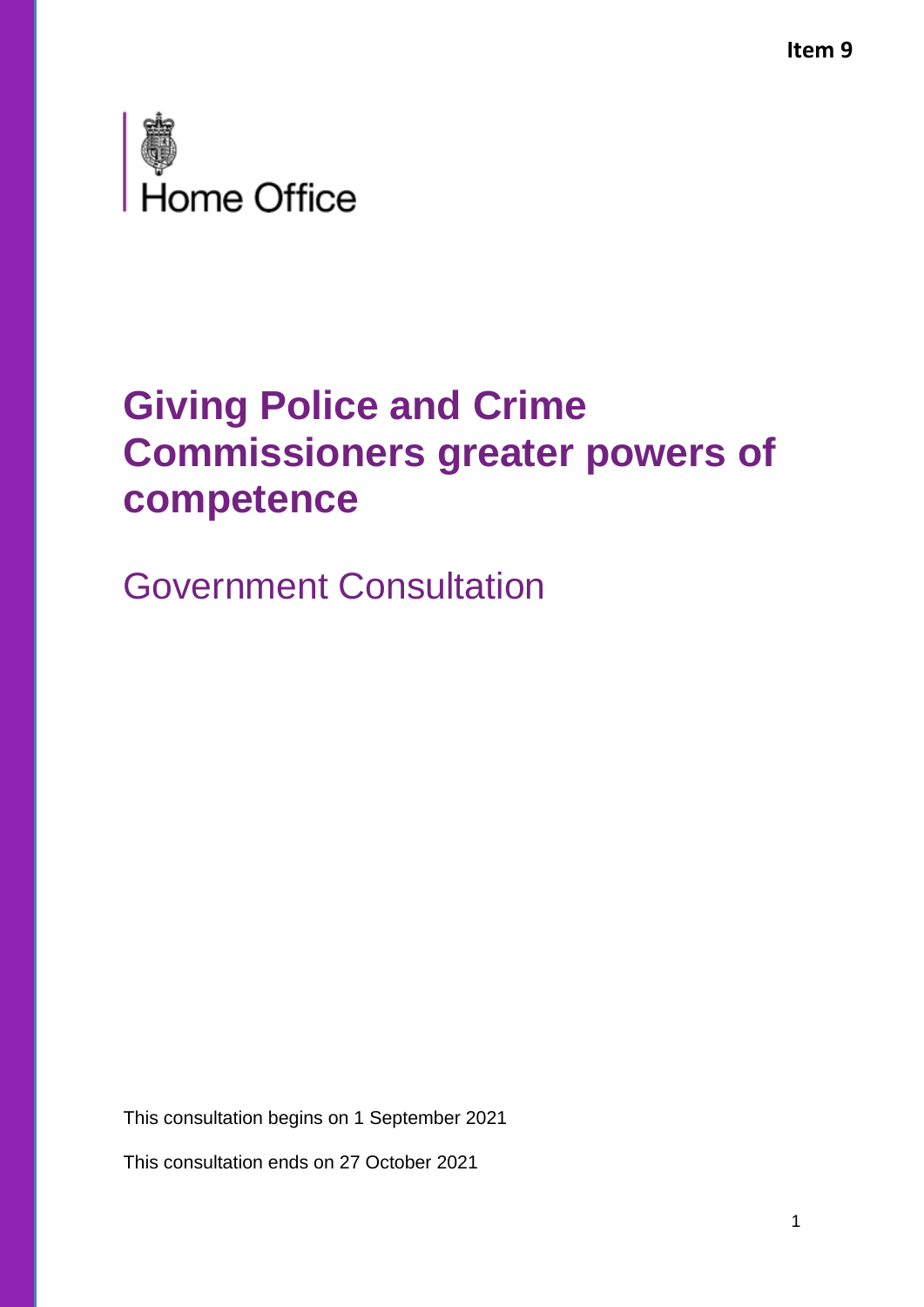### **Introduction**

The Government's manifesto committed to strengthening the accountability of Police and Crime Commissioners (PCCs) and expanding their role. PCCs were introduced in 2012 to give the public a direct say over policing in their area. It is important that PCCs are strong, visible leaders in the fight against crime and have the legitimacy and tools to effectively hold their police force to account.

In July 2020, we announced a two-part review into the role of Police and Crime Commissioners. During Part One of the Review we collated views and evidence from stakeholders across policing, fire and local government as well as voluntary and community organisations. We heard from PCCs and their Chief Executives that they need greater powers of competence to help them get upstream of crime issues and form partnerships with local authorities, criminal justice agencies and health bodies to reduce crime as well as to drive efficiency and make better use of police estate.

PCCs currently have a functional power of competence which enables them to do anything to facilitate or which is conducive or incidental to the exercise of their functions<sup>1</sup>. However, we have heard that PCCs feel constrained because the existing powers limit their ability to undertake innovative activity; particularly where that activity might only be indirectly linked to policing.

In concluding Part One of the Review, the Home Secretary announced in March 2021 that we will consult on giving a general power of competence to PCCs. We intend to use this consultation to seek views on the benefits and risks of giving PCCs (including Mayors with PCC functions) greater powers of competence to improve the levers they have to tackle crime and anti-social behaviour and give them greater flexibility to drive efficiency.

<sup>1</sup> Paragraph 14, Schedule 1 of the Police Reform and Social Responsibility Act 2011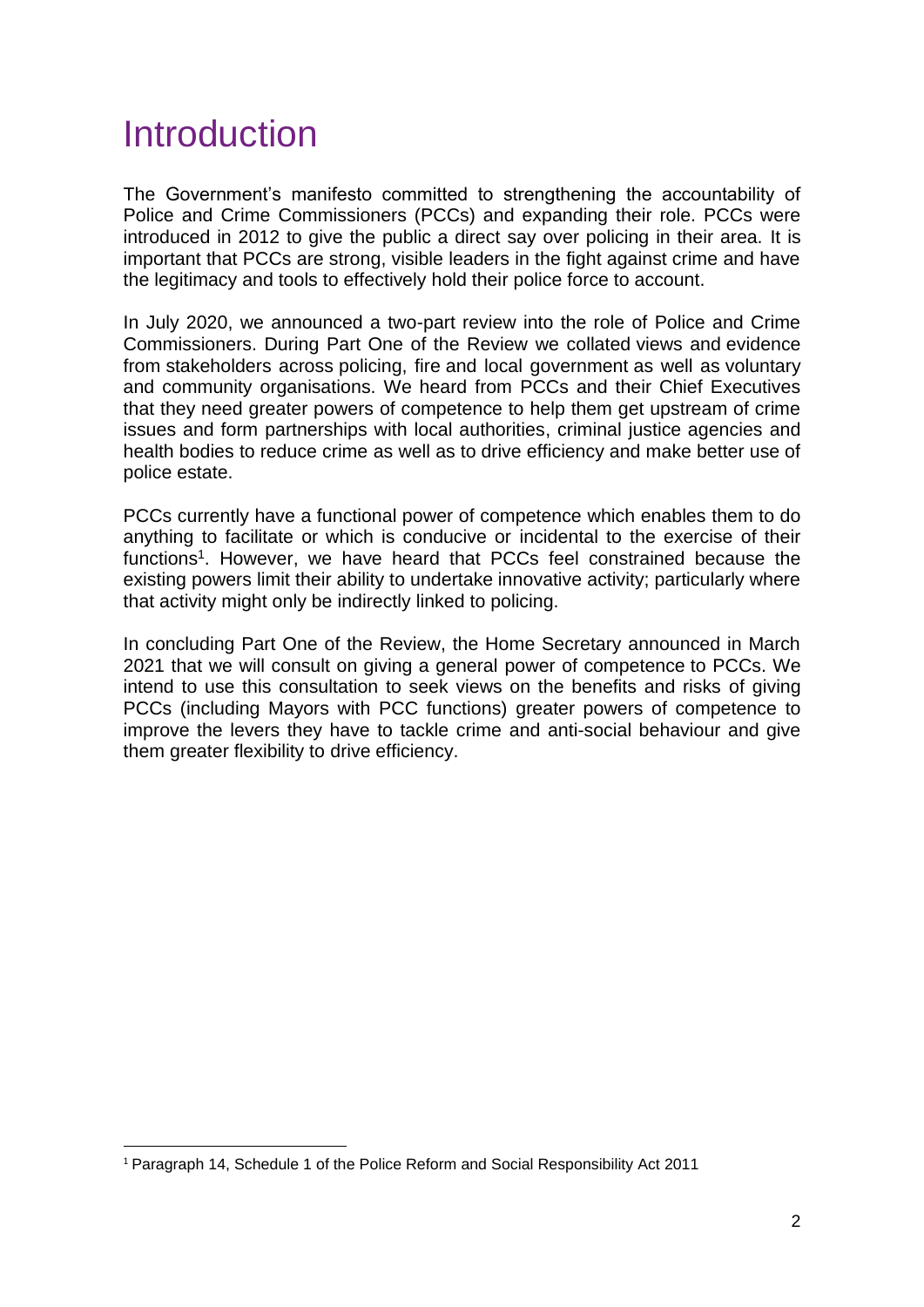# Approach

This is a targeted consultation that will run for 8 weeks from 1 September 2021 to 27 October 2021. We will specifically invite views from the following organisations, although welcome views from any other individuals or bodies:

- PCCs (including PFCCs and Mayoral PCCs)
- Chief Constables
- Fire and rescue authorities
- Principal local councils in England and Wales
- Association of Police and Crime Commissioners
- National Police Chiefs' Council
- National Fire Chiefs' Council
- Local Government Association
- Welsh Local Government Association
- Independent Office of Police Conduct
- Association of Police and Crime Commissioner Chief Executives
- Police and Crime Commissioner Treasurers' Society
- Mayoral Combined Authorities and Greater London Authority
- Chartered Institute of Public Finance and Accountancy (CIPFA)
- Her Majesty's Inspectorate of Constabulary and Fire & Rescue Services
- College of Policing
- Chief Police Officers' Staff Association
- Police Federation
- Police Superintendents Association
- Police Staff Council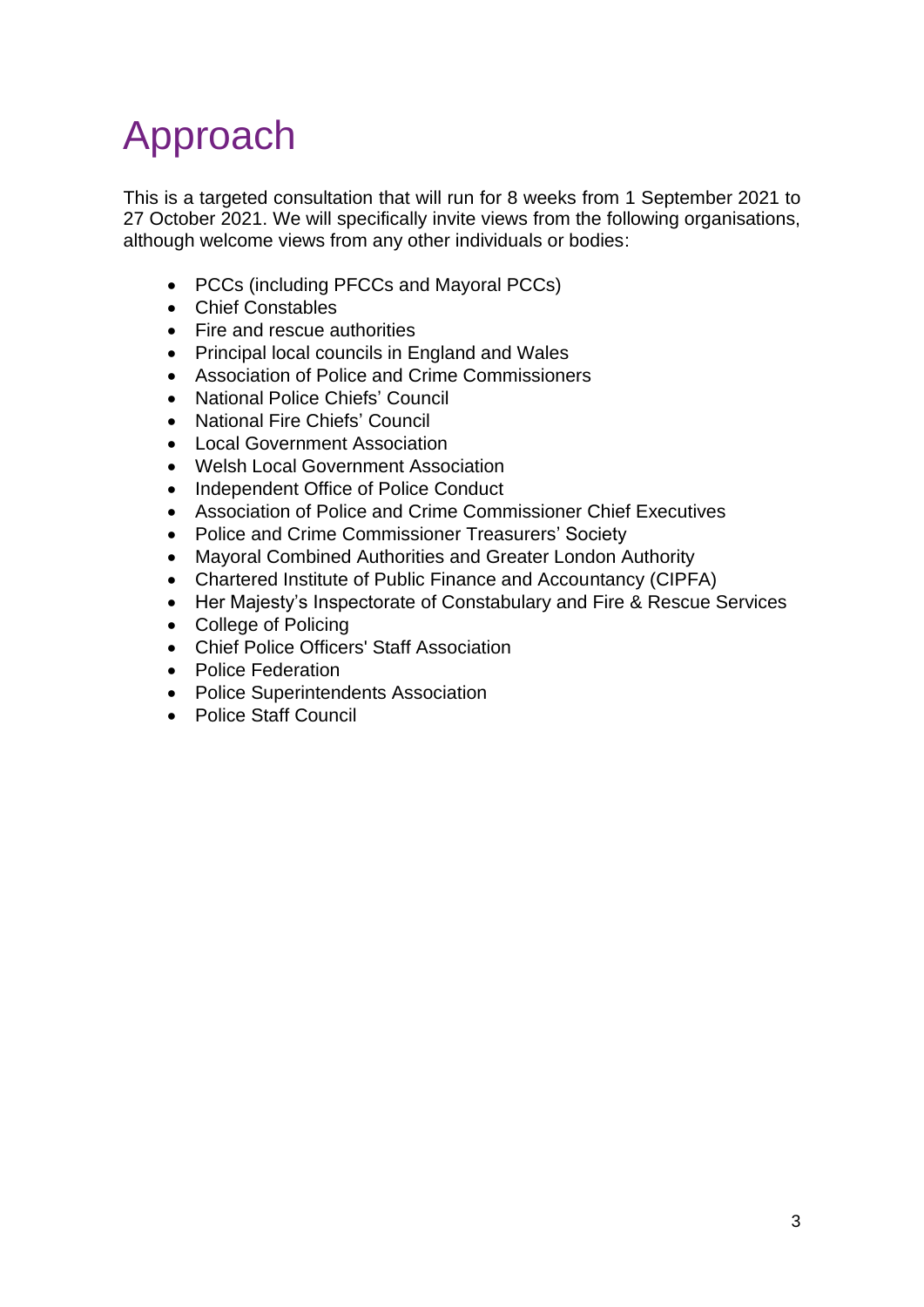### Legislative Background and Existing Powers

#### *Existing PCC Powers*

PCCs must act within their statutory powers. These powers are set out in the Police Reform and Social Responsibility Act (PRSRA) 2011 and are principally; the power to appoint, re-appoint and dismiss the chief constable; the power to set the force's budget; and the power to establish local priorities for the force through the police and crime plan. PCCs also have the functional power to do anything which is calculated to facilitate, or is conducive or incidental to, the exercise of their functions. That includes entering into contracts and other agreements (whether legally binding or not), acquiring and disposing of property (including land) and borrowing money.

A PCC's ability to charge for services is also determined by statutory provisions. Section 25 of the Police Act 1996 gives chief officers a power to charge for special police services (such as concerts and football matches) and section 15 of the PRSRA 2011 provides PCCs a power to charge for the supply of goods and services by referring to the power Local Authorities have in section 1 of the Local Authorities (Goods and Services) Act 1970.

The powers of PCCs are limited to these purposes. If a PCC did anything that they did not have the specific power to do, this would be deemed to be *ultra vires* – or acting beyond one's legal power, which could be subject to legal challenge. In using their functional power, PCCs therefore have to judge what "facilitates" or is "conducive" or "incidental" to the exercise of their functions.

#### *General power of competence held by local authorities*

Historically, local authorities were also constrained by the specific statutory powers granted to them in legislation, but in 2011, a general power of competence (GPC) was provided to local authorities through section 1 of the Localism Act 2011. This gives local authorities the legal capacity to do anything that an individual can do that is not specifically prohibited by law. This puts beyond doubt a local authority's ability to undertake activity and was introduced to encourage innovation as well as facilitate efficiency and best value.

The general power of competence afforded to local authorities has some limitations such as it cannot be used to raise taxes or precept, nor does it expand authorities' powers to make byelaws. It also cannot be used to do things like change the political structure of an authority. The Secretary of State also has broad powers to restrict (subject to consultation) what local authorities can do under the general power or to provide conditions under which the power can be used. Usual public law constraints (rationality, relevant considerations, procedural fairness, disregard of irrelevant considerations) would also be applied by the courts to the exercise of the power of general competence were they to be challenged.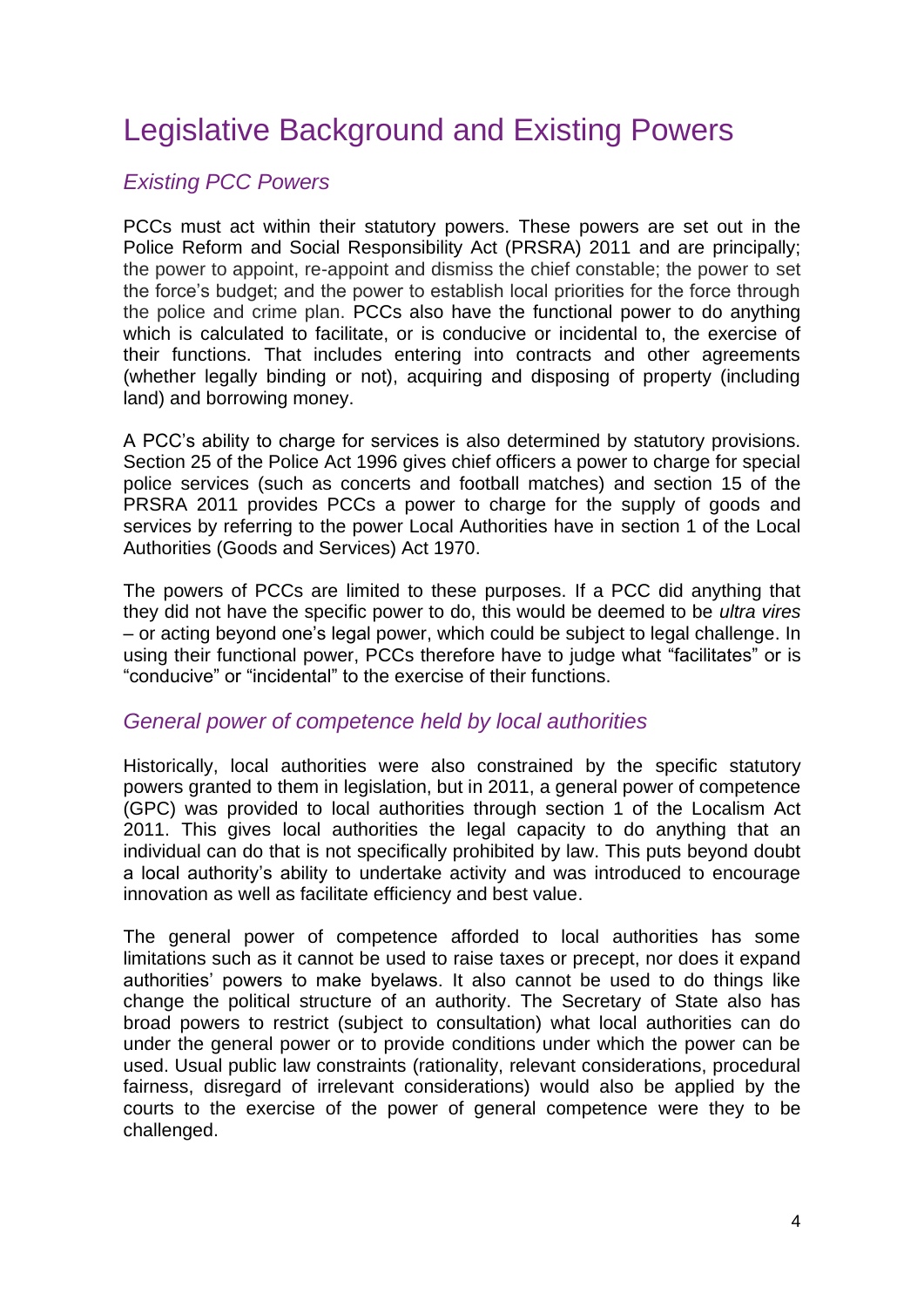Under the general power of competence, local authorities are able to charge for discretionary services where a person has agreed to them being provided, but only on a cost recovery basis and only when they are not under a statutory duty to provide them. Local authorities are also able to undertake commercial activities, but this must be done through a trading company so that the authority does not have a tax advantage over other businesses. Charging beyond cost recovery is also deemed to be trading and must be done through a company. Authorities cannot trade in services that they already have a statutory duty to provide; for example, collecting household rubbish.

The general power of competence applies to the 333 local authorities in England (including county councils, unitary authorities, district councils and London borough councils) and also applies to parish councils where that council has resolved that it meets the relevant conditions (including a minimum number of elected members). When the provisions of the Local Government and Elections (Wales) Act 2021 come into effect in November 2021, a general power of competence will also be conferred on Welsh local authorities, which largely replicates the general power granted to English local authorities.

#### *Functional Power of Competence held by fire and rescue authorities*

Where a fire and rescue authority (FRA) is embedded in a county council in England (a "county FRA"), the council holds the general power of competence in respect of their fire functions as it falls within the definition of a local authority under section 1 of the Localism Act 2011. The Localism Act 2011 also inserted section 5A into the Fire and Rescue Services Act 2004 to give relevant FRAs<sup>2</sup> in England and Wales wider functional powers that are broader than the power currently held by PCCs, although not as wide as the general power of competence provided to local authorities under the Localism Act.

Under the power provided by section 5A of the Fire and Rescue Services Act, a relevant FRA is able to do anything it considers appropriate for the purposes of carrying out any of its functions, as well as anything incidental or 'indirectly incidental' to those functions. The section 5A power of competence also enables an FRA to do anything it considers to be connected with any of its functions or connected to activity that is incidental to its functions. Fire and rescue authorities can also act for a commercial purpose under the section 5A powers, although section 5B of the 2004 Act provides that any commercial activity must be done through a trading company and FRAs cannot act commercially in respect of functions they have a statutory duty to provide. All FRAs can also charge for services, and have a separate power set out in section 18A of the Fire and Rescue Services Act 2004 (also inserted by the Localism Act 2011). This ability to charge is subject to limitations in section 18B which includes not being able to charge for extinguishing fires, except at sea. Charges must also not exceed the cost to the authority of taking the action.

<sup>2</sup> "relevant fire and rescue authorities" are defined in section 5A(3) of the Fire and Rescue Services Act 2004. This includes metropolitan county fire and rescue authorities, combined fire and rescue authorities, police fire and crime commissioners (in respect of their fire functions), the London Fire Commissioner and the London Fire and Emergency Planning Authority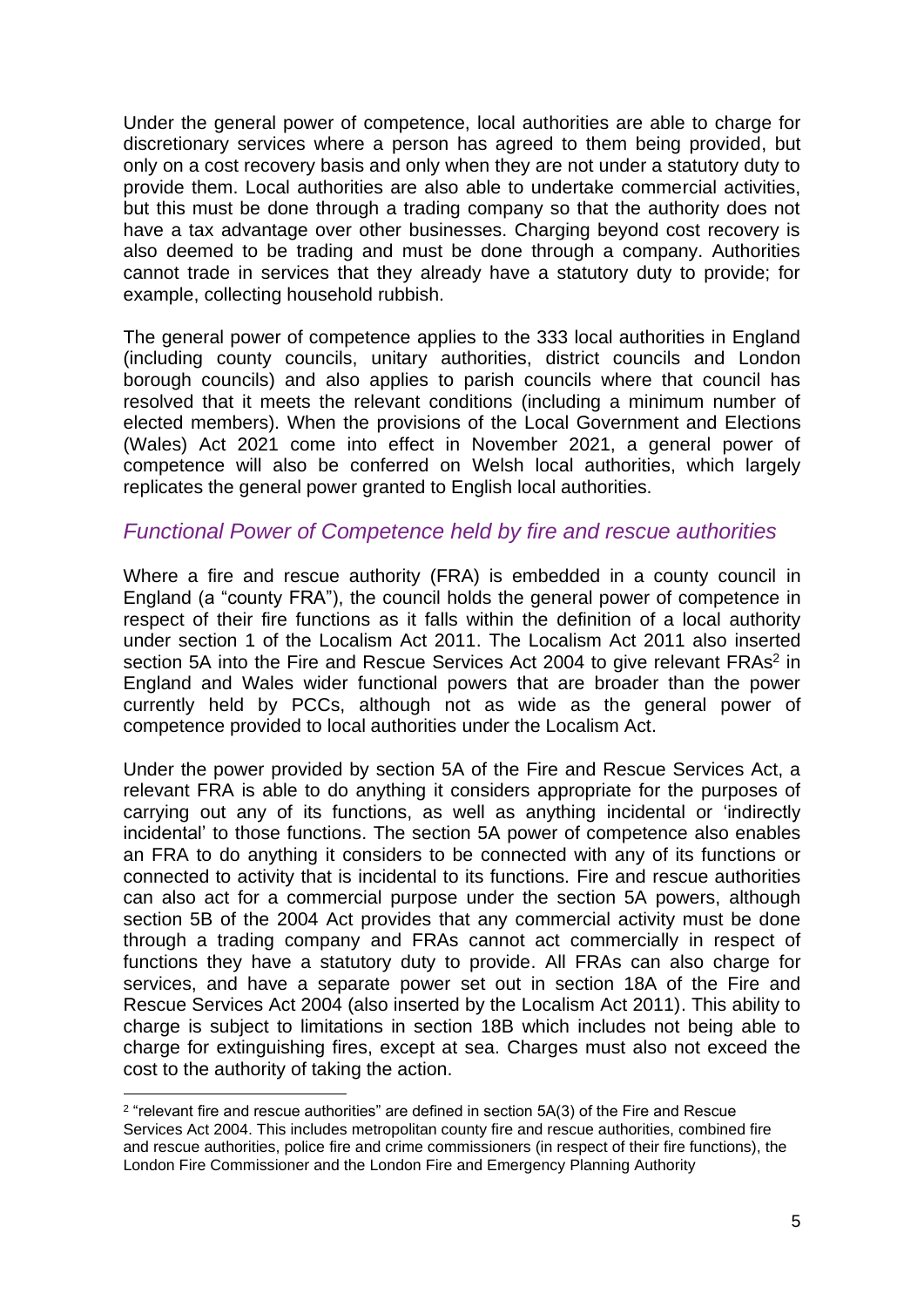Where a Police, Fire and Crime Commissioner (PFCC) is created in England under section 4A of the Fire and Rescue Services Act 2004, they fall within the definition of a relevant FRA and have the general power under section 5A FRA in relation to their fire functions but not in respect of their PCC functions. There are currently four PFCCs with this responsibility. The Government will shortly consult on further proposals to mandate the transfer of fire governance to other PCCs across England. Fire and rescue services in Wales are a devolved matter for which the Welsh Government is responsible.

#### *Powers of Mayors of Combined Authorities*

The Cities and Local Government Devolution Act 2016 (the 2016 Act), amends the Local Democracy, Economic Development and Construction Act 2009 (the 2009 Act) to provide for the establishment of mayoral combined authorities as well as providing these authorities with extra powers. Section 113D of the 2009 Act provides that the general power of competence can be given to combined authorities, including mayoral combined authorities (MCA), and section 107D(8)(b) of the 2009 Act further provides for the general power of competence to be exercised by the mayor for that authority as well as the combined authority itself. The mayors of the West of England and Cambridgeshire and Peterborough mayoral combined authorities are currently the only two mayors that have been conferred the power to use the general power of competence. The mayor of a combined authority can only be conferred this power with the consent of the combined authority and its constituent authorities, as well as that of the mayor.

Other combined authority mayors (including those who exercise PCC functions in Greater Manchester and West Yorkshire) hold a wide functional power of competence that is equivalent to the power held by standalone fire and rescue authorities. This is set out in section 113A of the 2009 Act. Greater Manchester Combined Authority (GMCA) also retains a wellbeing power under section 2(1) of the Local Government Act 2000, which permits local authorities to do anything they consider likely to promote or improve the economic, social and environmental well-being of their area. This was specifically preserved in relation to the GMCA by virtue of a saving provision in article 8(3) of the Localism Act 2011 (Commencement No 5 and Transitional, Savings and Transitory Provisions) Order 2012. The Greater London Authority also holds a functional power under section 30 of the Greater London Authority Act 1999 (the 1999 Act) to do anything which will further any one or more of its principal purposes, which is exercisable by the mayor acting on behalf of the Authority.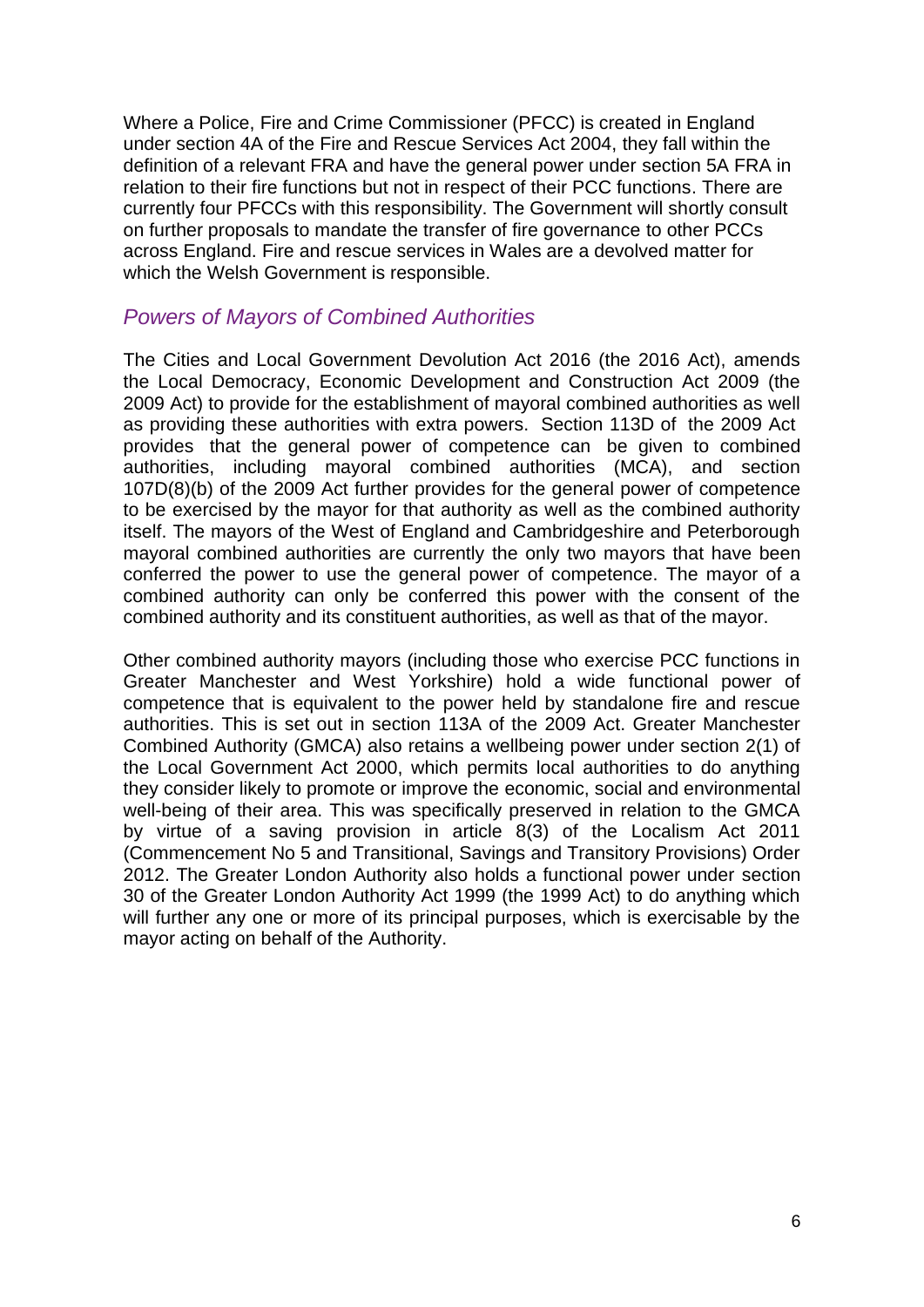### The Government's proposed changes

In order to ensure PCCs have more of the tools and levers they need to prevent and tackle crime, the Government intends to provide PCCs with greater powers of competence.

As it currently stands, the narrow functional powers which PCCs hold mean that they can do anything which is calculated to facilitate, or is conducive or incidental to, the exercise of their functions. However, this means that they have to judge what facilitates, or is conducive or incidental to the exercise of their functions. This can create some doubt about their ability to act to prevent crime, particularly where those actions might be upstream of immediate police activity. Whilst PCCs can charge for certain police services (such as specialist police services like policing a concert or a football match), they also lack flexibility in their ability to act commercially by charging for discretionary services and cannot trade for profit. Regardless of which power of competence might be granted, if any, it would be drafted to retain the existing position that a PCC cannot charge for operational policing. Giving PCCs greater powers of competence would give them the confidence to act where there may be doubt. A wider power would also encourage greater ambition, innovation and creativity in their approaches to tackling crime and public safety issues.

The key areas where PCCs have identified wider powers of competence would support their objectives include;

- **Putting beyond doubt their ability to tackle crime and antisocial behaviour** – allowing PCCs to invest in activity that benefits the community and gets upstream of crime e.g. services to reduce offending, tackling mental health, youth diversion schemes.
- **Collaborative working** the ability to take part in initiatives which are not current statutory responsibilities, for example with other emergency services or criminal justice partners; the opportunity to be a partner in local authorityprivate sector commercial arrangements.
- **Property regeneration and development** the ability to borrow to invest in regeneration of existing land and property; generating long-term revenue streams (rather than one-off capital receipts).
- **Commercial ventures and initiatives** the ability to develop innovative commercial opportunities, which yield additional revenue.

Through this consultation, we are interested in views on the benefits, opportunities and risks of granting PCCs either:

- (i) a wider functional power of competence as held by fire and rescue authorities, which will include giving them the power to do anything indirectly incidental to their functions; **or**
- (ii) a general power of competence as held by local authorities, which will give them the power to do anything that an individual can do so long as it is not prohibited by legislation.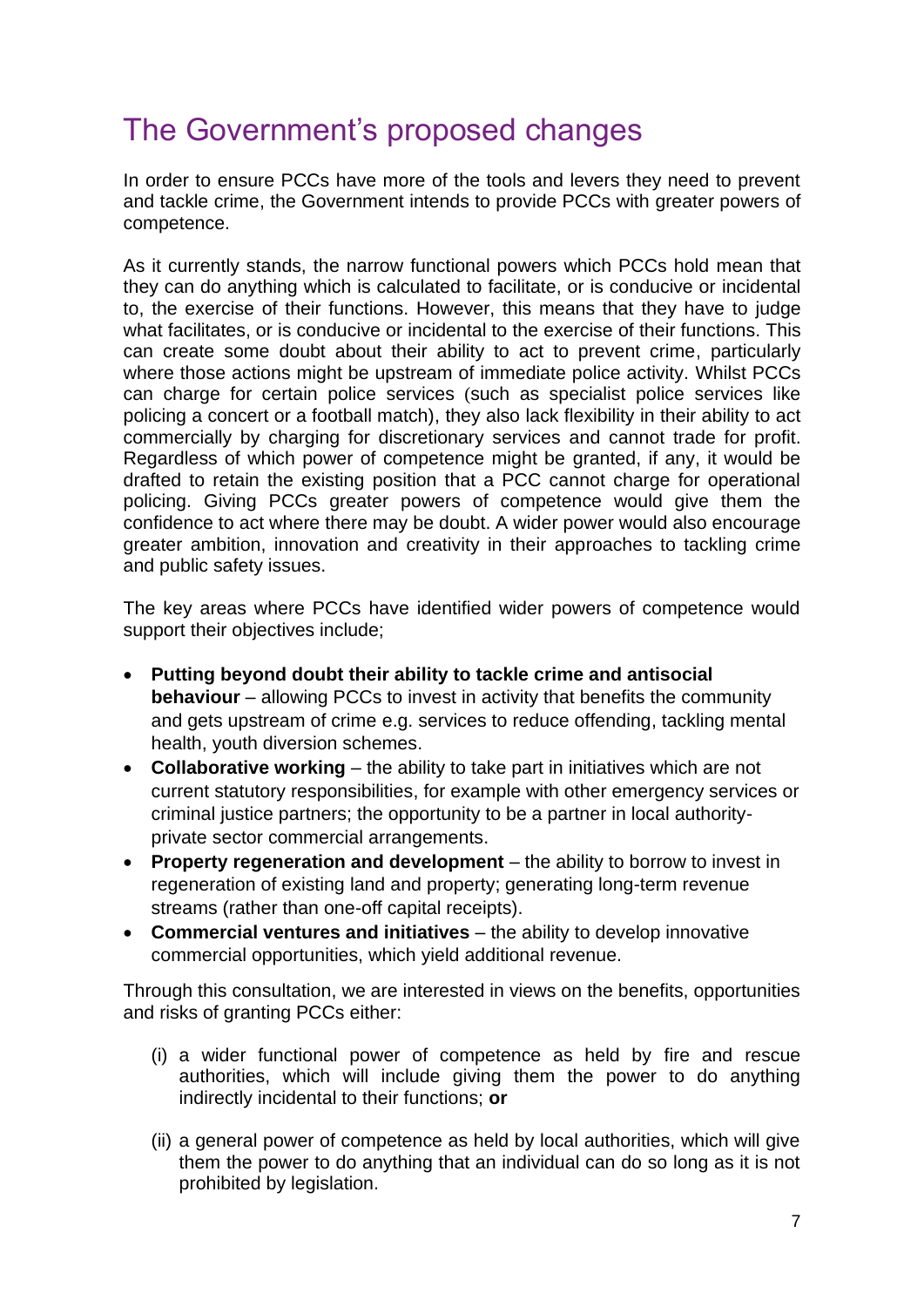#### *Wider Functional Power of Competence*

The functional power of competence held by fire and rescue authorities (FRAs) is a wide-ranging power which means that, even if the proposed action is a number of steps removed from their core functions, they can still act as long as the action can ultimately be traced back sufficiently to their functions. FRAs can do anything which is related directly or indirectly incidentally to their functions and can enter into commercial arrangements. Under separate powers, they can also charge for services. For example, the powers have been used by FRAs to provide road traffic accident prevention courses, or mobility training for elderly members of the public. Hampshire Fire and Rescue Service (FRS) used the powers to form an insurance mutual across a number of fire services, known as the Fire and Rescue Indemnity Company (FRIC); attempts to establish this under previous powers were challenged due to lack of vires. A number of fire and rescue services now also have contracts with the Ambulance Service for the provision of medical response services (co-responding) which provide immediate life-saving intervention, which would not have been possible without the FRA functional power. The functional powers held by FRAs therefore enable greater freedoms, whilst maintaining their single purpose status.

Where a PCC takes on fire and rescue functions, they hold this wider FRA power of competence in relation to their fire functions, but only the narrower PCC one in relation to their policing functions. At the minimum, we therefore believe we should level up the functional powers that PCCs and FRAs hold so that there is no longer a disparity in the PFCC model. This would mean giving all PCCs more generally a wider functional power of competence. This would allow PCCs to fully explore any commercial collaborative ventures without worrying about vires and ensure that for PFCCs in particular that collaboration between police and fire can be maximised.

These powers would also extend the breadth of activity PCCs could undertake, enabling them to get further upstream of crime as well as support them to cocommission and achieve shared outcomes with other emergency services, Criminal Justice System partners, local authorities and other public and private partners. PCCs also argue that wider powers to charge for discretionary services, and to trade would provide them with greater scope to act in the interests of their forces, in particular by raising revenue through innovative commercial practices. For example, some PCCs have identified that the powers would enable them to set up a police mutual, similar to the FRIC mutual established by fire services and others have indicated that they could use wider powers to make more effective use of estates, for example investing in renovation of police property to provide key worker housing and charging third parties to make use of premises, such as the police firearms range, when not in use for police purposes.

PCCs do not possess the wide-ranging responsibilities that local authorities have and therefore a wider functional form of powers, as held by FRAs is likely to enable PCCs to undertake most of the activity they would need to be able to undertake to deliver their priorities in the interests of local communities. However, it could still create doubt about vires in circumstances where a link to PCC functions is difficult to prove.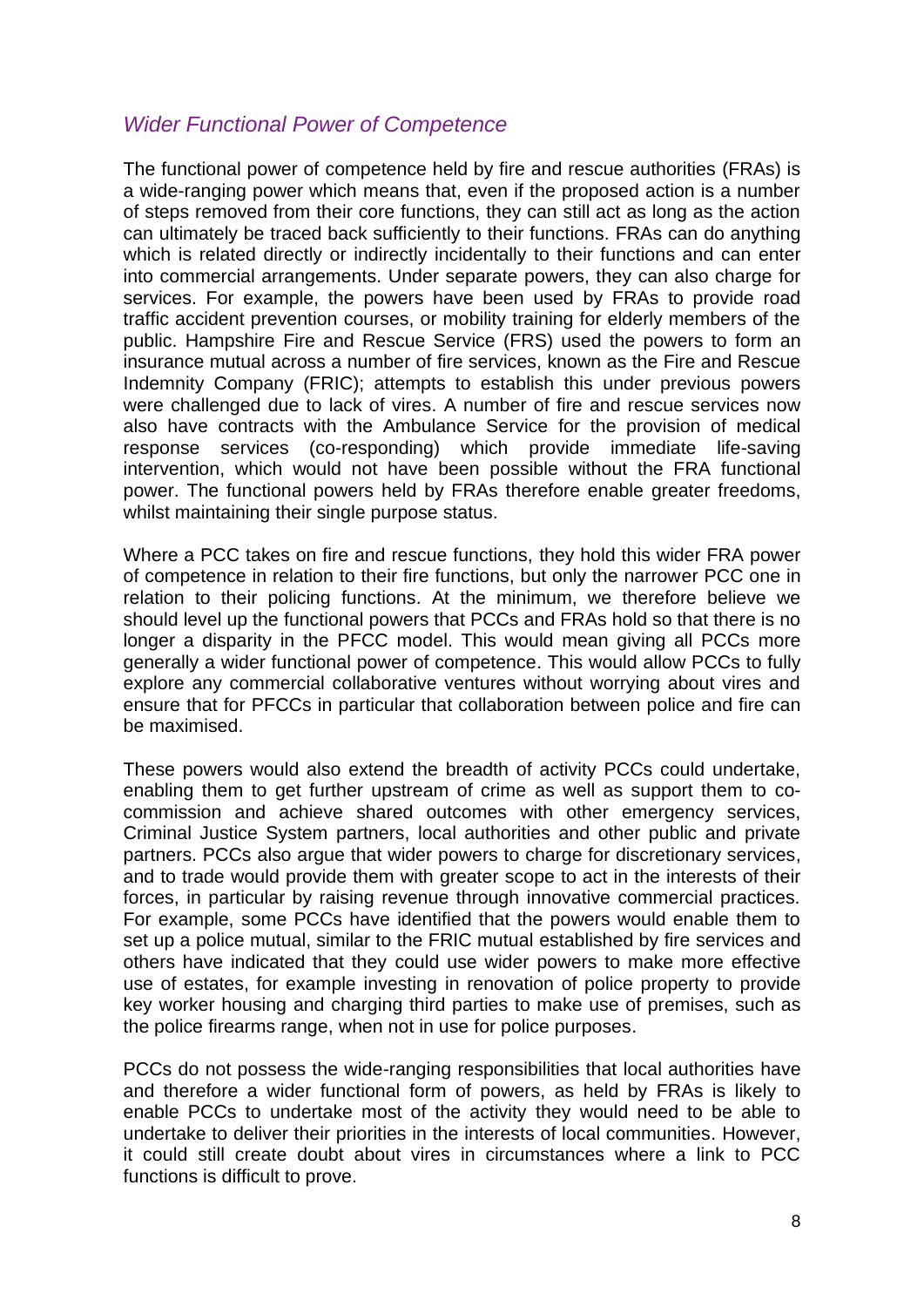#### *General power of competence*

The general power of competence goes further than a functional power of competence in removing the need for a link between statutory functions and the exercise of powers. It provides greater freedoms to act, and therefore encourages greater innovation and creativity in the use of powers.

For local authorities, the general power of competence has enabled them to work in new ways to meet the needs of local communities, and to develop new services and partnerships. It has also been seen as a symbolic statement that promotes innovation and frees up thinking, whether or not the power is used to provide the specific legal basis for the actions taken. Some councils have used the power to set up companies for commercial purposes, including for the development and sale of land, and in relation to the setting up of shared services with other councils.

A general power of competence would put beyond doubt a PCC's ability to take action to help prevent crime and to strengthen their role in the wider criminal justice system. It would remove the requirement for there to be a demonstrable link to existing statutory functions and reduce the risk of legal challenge thus giving PCCs increased confidence in their legal capacity to act. It would also allow individual commissioners to innovate and develop bespoke local approaches to meet local needs and priorities. Some PCCs have argued that a general power of competence would allow them to enter into increasingly ambitious joint plans with combined authority and council partners. Depending on how such a power is drafting, it could also allow them to generate income beyond cost recovery and generate new revenue streams.

We recognise that there are some risks in granting PCCs a general power of competence. In giving PCCs the widest powers to innovate and act creatively, there are also greater risks that PCCs are distracted from their core focus on crime and policing or that they are engaged in activity that creates financial risk or cuts across other local mandates.

The PCC model places checks and balances on the actions of PCCs. PCCs are elected to represent local needs and are directly accountable to the public for the efficient and effective use of public funds. To ensure the public have the information they need to hold the PCC to account, PCCs are required by law to publish certain information, including their total budget, revenue sources, proposed and actual expenditure and details of their annual investment strategy. Police and Crime Panels also have powers to scrutinise the actions and decisions of PCCs, providing an additional layer of public scrutiny.

PCCs are also required by statute to appoint a Chief Financial Officer, whose duties include ensuring the proper administration of the PCC's financial affairs, reporting any actual or foreseen unlawful expenditure and advising whether particular decisions are contrary to policy or budget. There is also a statutory requirement for a PCC to have a Monitoring Officer, whose main role is to report to the PCC if it appears that any proposal, decision or failure within their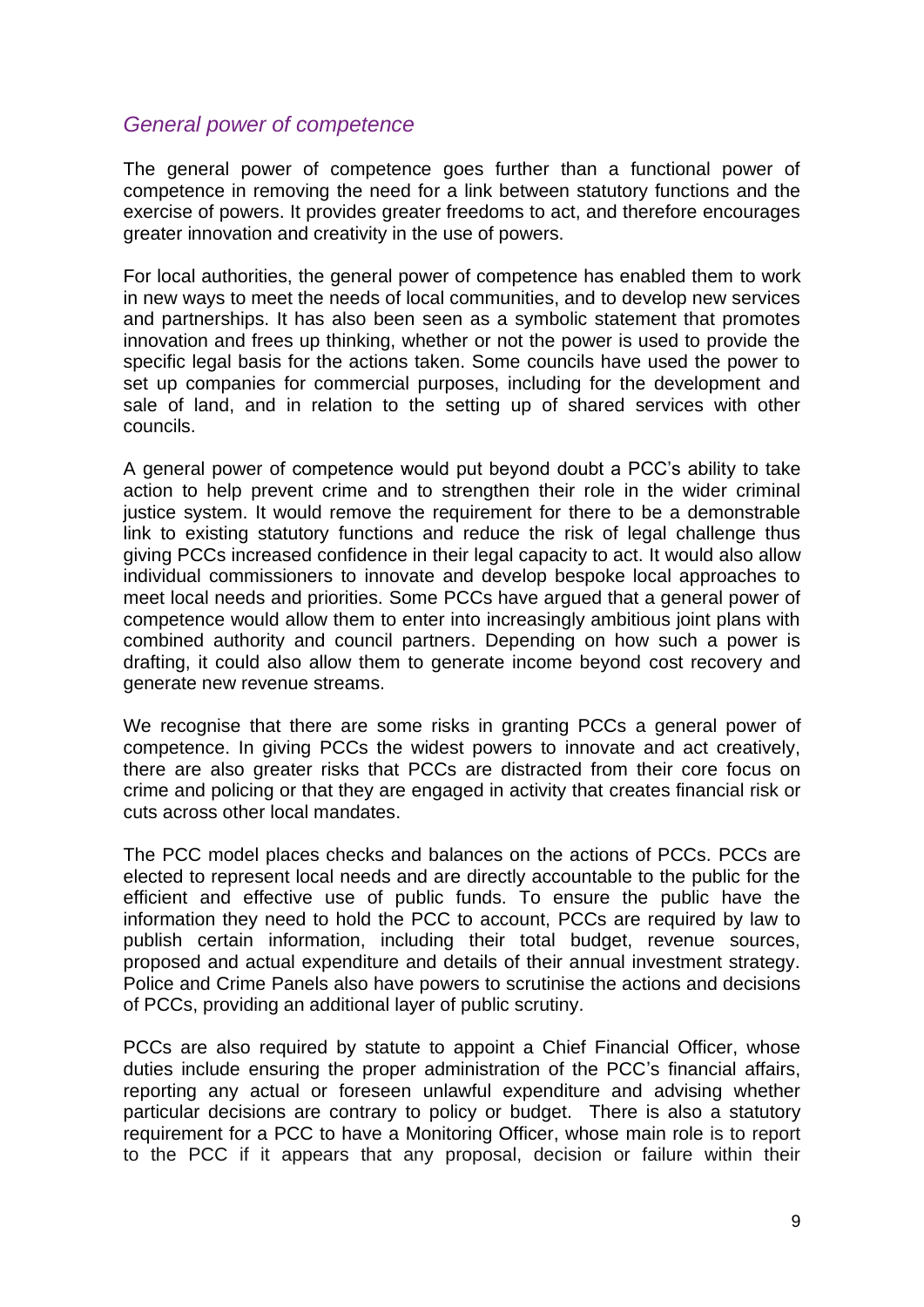organisation constitutes, has given rise to, or is likely to break the law or a code of practice.

Further, there are existing limitations on the use of the general power which are applied to local authorities, and which could be mirrored for PCCs; namely we would not permit PCCs to do anything that is specifically prohibited in legislation, to raise taxes (other than in relation to existing policing precept) or to trade in services that they already have a statutory function to provide. The Secretary of State also has the power to apply further limitations to the general power of competence provided to local authorities, subject to consultation.

Through this consultation, we are also interested in any further safeguards or limitations that respondents consider might be necessary to ensure a proper use of any new powers granted to PCCs.

#### *Mayoral PCCs*

It is our intention that mayors who hold PCC functions (such as in London, Greater Manchester and West Yorkshire) would have the same power of competence as other PCCs to maintain consistency of powers in the police governance model. Mayors of combined authorities currently hold wider functional powers of competence, in line with those held by FRAs. At a minimum, we therefore propose to level up the powers that PCCs and Mayors hold. This could be either by granting to the PCCs the wider functional power which Mayors currently have (except Cambridgeshire and Peterborough and West of England Mayors who have a general power of competence) or by extending the general power of competence to both PCCs and Mayoral PCCs. If we were to extend the general power of competence to PCCs and therefore to mayoral PCCs, we would need to consider whether this power of competence should also be exercisable by the combined authority and whether any such extension should be dependent on the consent of the constituent authorities. The Government will give further consideration to the powers of Mayors and combined authorities through the Levelling Up White Paper.